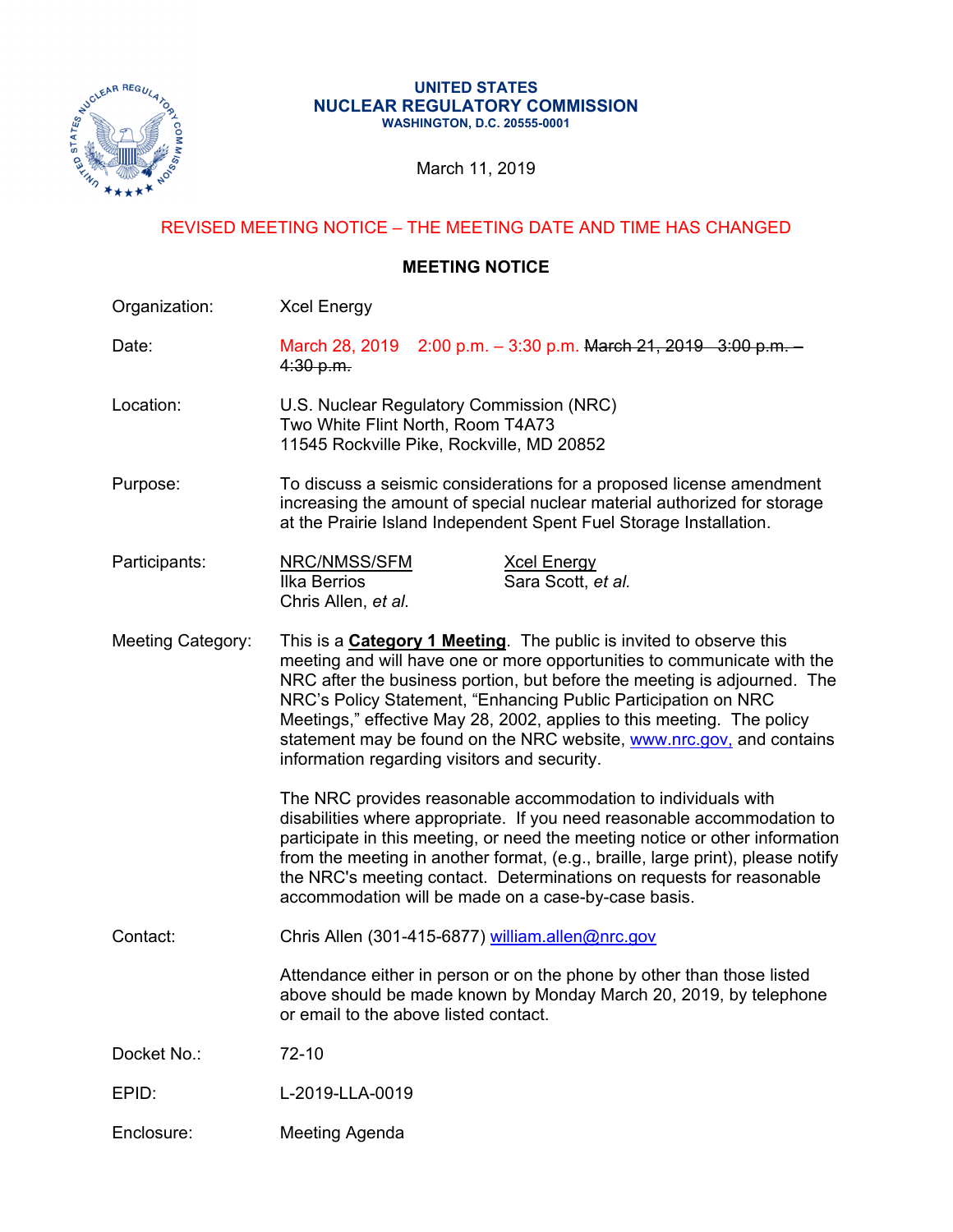### SUBJECT: MARCH 28, 2019, MARCH 21, 2019, PUBLIC MEETING WITH XCEL ENERGY TO DISCUSS SEISMIC CONSIDERATIONS FOR A PROPOSED LICENSE AMENDMENT INCREASING THE AMOUNT OF SPECIAL NUCLEAR MATERIAL AUTHORIZED FOR STORAGE AT THE PRAIRIE ISLAND INDEPENDENT SPENT FUEL STORAGE INSTALLATION

DOCUMENT DATE: March 11, 2019

### **DISTRIBUTION:**

SFM r/f SFM staff (email)

Filename: G:\SFST\Prairie Island\Amendment 11\Pre-Application Meetings\Meeting Notice.docx

| <b>OFFICE:</b> | SFM              |  | SFM                 |  |  |
|----------------|------------------|--|---------------------|--|--|
| <b>NAME:</b>   | <b>WAllen WA</b> |  | WWheatley <b>WW</b> |  |  |
| <b>DATE:</b>   | 3/11/19          |  | 3/11/19             |  |  |

**OFFICIAL RECORD COPY**